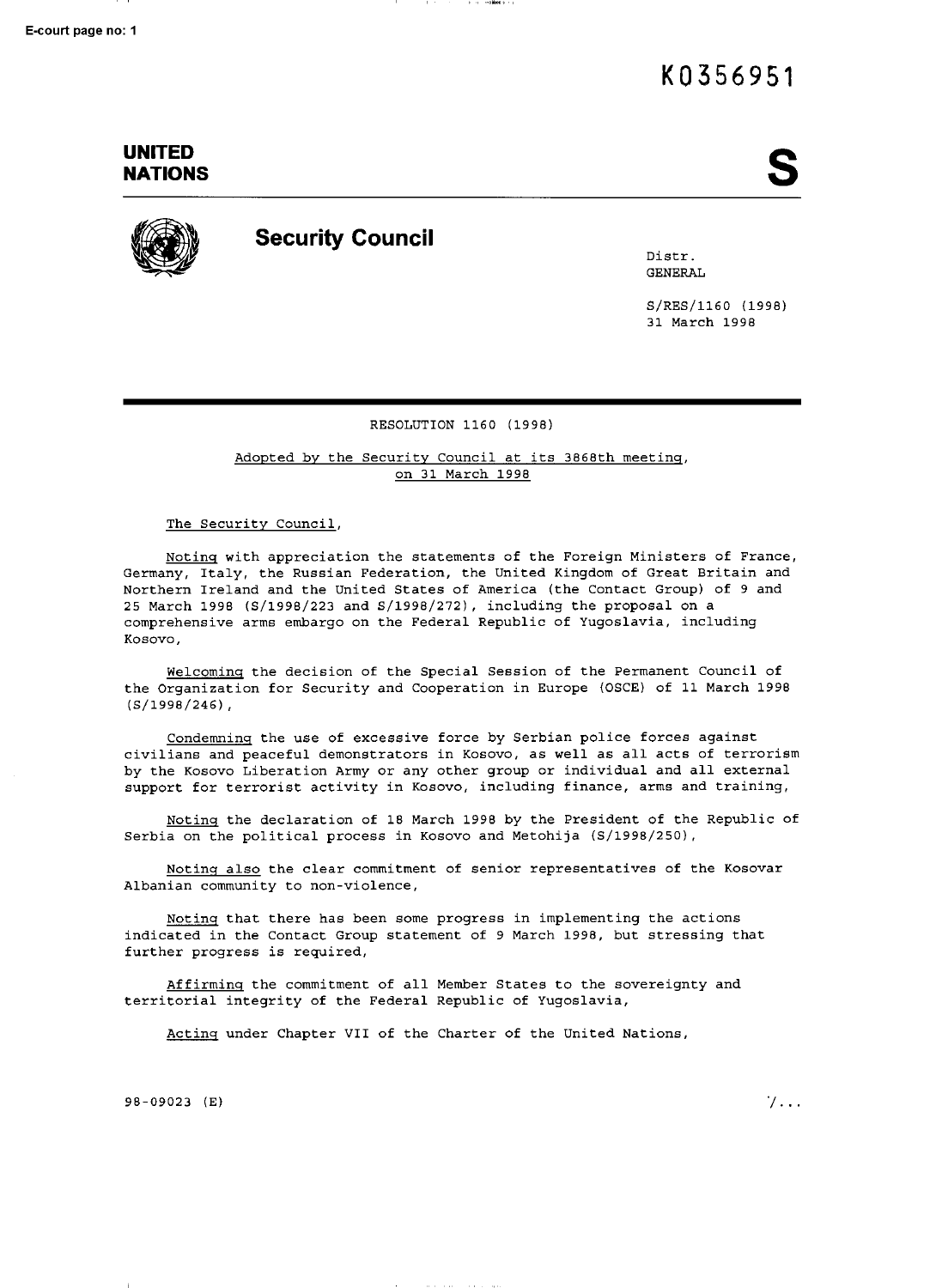S/RES/1160 (1998) Page 2

1. Calls upon the Federal Republic of Yugoslavia immediately to take the further necessary steps to achieve a political solution to the issue of Kosovo through dialogue and to implement the actions indicated in the Contact Group statements of 9 and 25 March 1998;

2. Calls also upon the Kosovar Albanian leadership to condemn all terrorist action, and emphasizes that all elements in the Kosovar Albanian community should pursue their goals by peaceful means only;

Underlines that the way to defeat violence and terrorism in Kosovo is for the authorities in Belgrade to offer the Kosovar Albanian community a genuine political process;

4. Calls upon the authorities in Belgrade and the leadership of the Kosovar Albanian community urgently to enter without preconditions into a meaningful dialogue on political status issues, and notes the readiness of the Contact Group to facilitate such a dialogue;

5. Agrees, without prejudging the outcome of that dialogue, with the proposal in the Contact Group statements of 9 and 25 March 1998 that the principles for a solution of the Kosovo problem should be based on the territorial integrity of the Federal Republic of Yugoslavia and should be in accordance with OSCE standards, including those set out in the Helsinki Final Act of the Conference on Security and Cooperation in Europe of 1975, and the Charter of the United Nations, and that such a solution must also take into account the rights of the Kosovar Albanians and all who live in Kosovo, and expresses its support for an enhanced status for Kosovo which would include a substantially greater degree of autonomy and meaningful self-administration;

6. Welcomes the signature on 23 March 1998 of an agreement on measures to implement the 1996 Education Agreement, calls upon all parties to ensure that its implementation proceeds smoothly and without delay according to the agreed timetable and expresses its readiness to consider measures if either party blocks implementation;

Expresses its support for the efforts of the OSCE for a peaceful resolution of the crisis in Kosovo, including through the Personal Representative of the Chairman-in-Office for the Federal Republic of Yugoslavia, who is also the Special Representative of the European Union, and the return of the OSCE long-term missions;

8. Decides that all States shall, for the purposes of fostering peace and stability in Kosovo, prevent the sale or supply to the Federal Republic of Yugoslavia, including Kosovo, by their nationals or from their territories or using their flag vessels and aircraft, of arms and related materiel of all types, such as weapons and ammunition, military vehicles and equipment and spare parts for the aforementioned, and shall prevent arming and training for **terrorist activities there;** 

9. Decides to establish, in accordance with rule 28 of its provisional rules of procedure, a committee of the Security Council, consisting of all the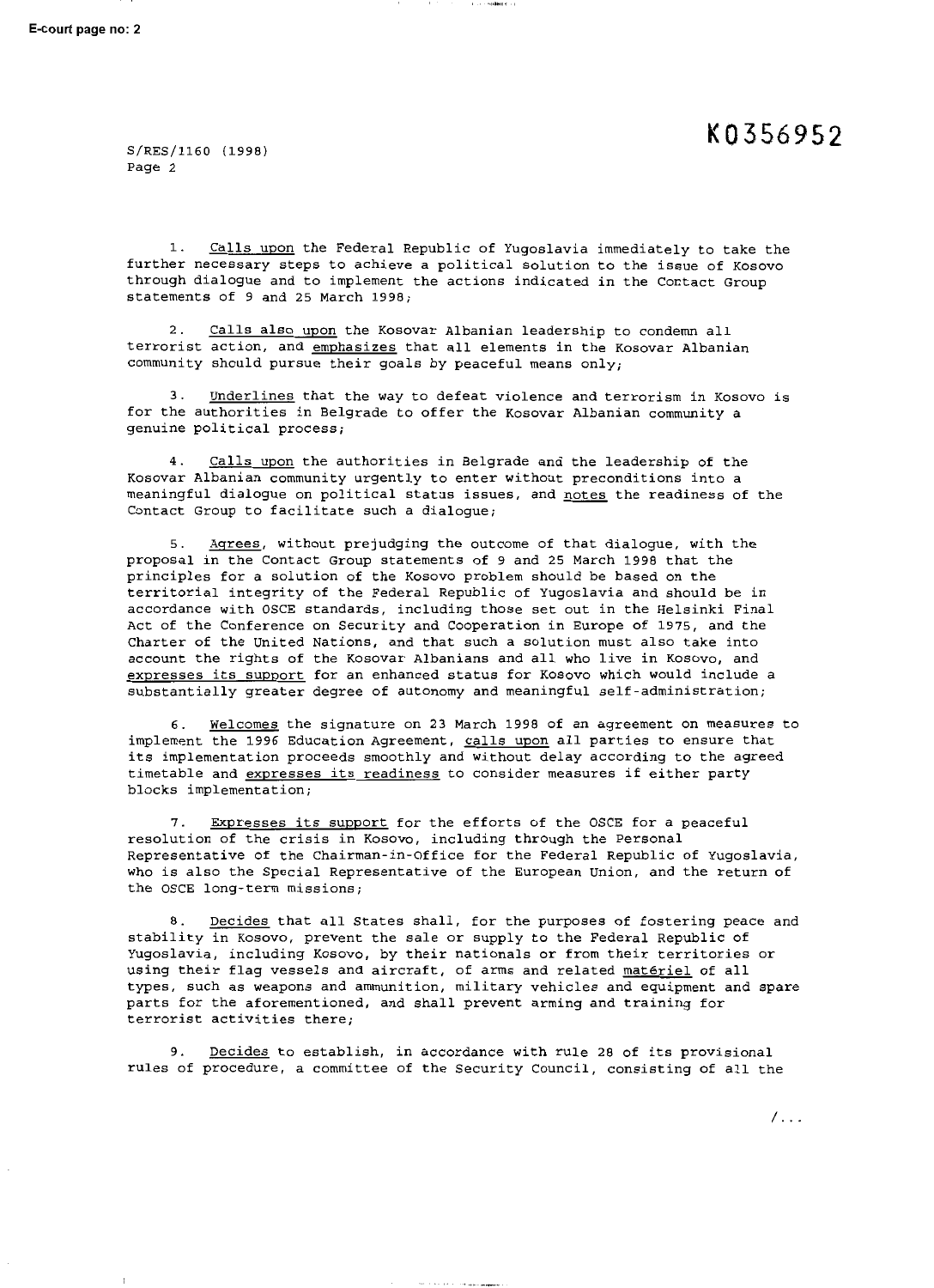S/RES/1160 (1998) Page 3

members of the Council, to undertake the following tasks and to report on its work to the Council with its observations and recommendations:

(a) to seek from all States information regarding the action taken by them concerning the effective implementation of the prohibitions imposed by this **resolution;** 

(b) to consider any information brought to its attention by any State concerning violations of the prohibitions imposed by this resolution and to recommend appropriate measures in response thereto;

(c) to make periodic reports to the Security Council on information submitted to it regarding alleged violations of the prohibitions imposed by this **resolution;** 

(d) to promulgate such guidelines as may be necessary to facilitate the implementation of the prohibitions imposed by this resolution;

(e) to examine the reports submitted pursuant to paragraph 12 below;

10. Calls upon all States and all international and regional organizations to act strictly in conformity with this resolution, notwithstanding the existence of any rights granted or obligations conferred or imposed by any international agreement or of any contract entered into or any license or permit granted prior to the entry into force of the prohibitions imposed by this resolution, and stresses in this context the importance of continuing implementation of the Agreement on Subregional Arms Control signed in Florence on 14 June 1996;

11. Requests the Secretary-General to provide all necessary assistance to the committee established by paragraph 9 above and to make the necessary arrangements in the Secretariat for this purpose;

12. Requests States to report to the committee established by paragraph 9 above within 30 days of adoption of this resolution on the steps they have taken to give effect to the prohibitions imposed by this resolution;

13. Invites the OSCE to keep the Secretary-General informed on the situation in Kosovo and on measures taken by that organization in this regard;

14. Requests the Secretary-General to keep the Council regularly informed and to report on the situation in Kosovo and the implementation of this resolution no later than 30 days following the adoption of this resolution and every 30 days thereafter;

15. Further requests that the Secretary-General, in consultation with appropriate regional organizations, include in his first report recommendations for the establishment of a comprehensive regime to monitor the implementation of the prohibitions imposed by this resolution, and calls upon all States, in particular neighbouring States, to extend full cooperation in this regard;

*I ...*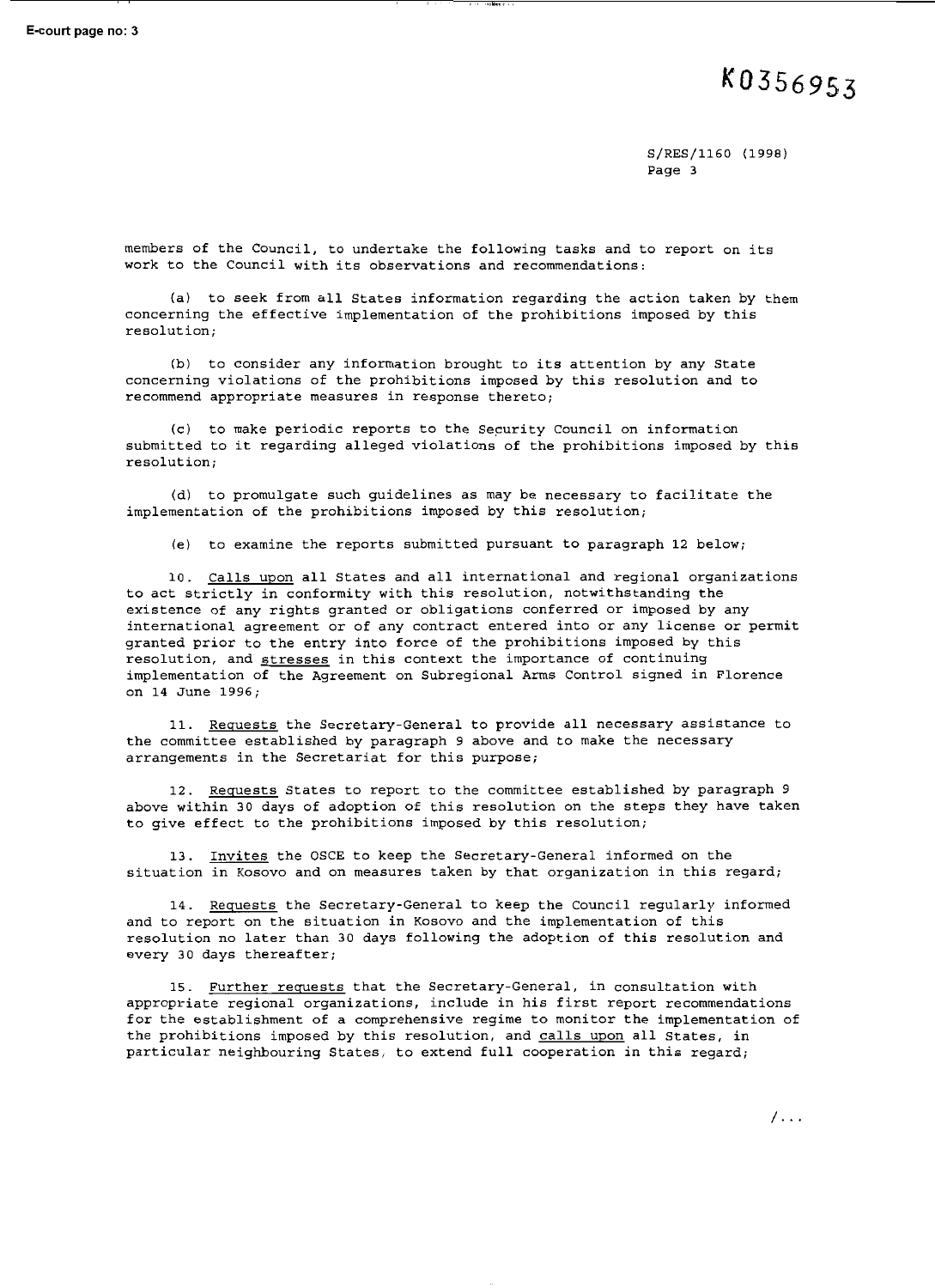S/RES/1160 (1998) Page 4

16. Decides to review the situation on the basis of the reports of the Secretary-General, which will take into account the assessments of, inter alia, the Contact Group, the OSCE and the European Union, and decides also to reconsider the prohibitions imposed by this resolution, including action to terminate them, following receipt of the assessment of the Secretary-General that the Government of the Federal Republic of Yugoslavia, cooperating in a constructive manner with the Contact Group, have:

'"~~OI I

(a) begun a substantive dialogue in accordance with paragraph 4 above, including the participation of an outside representative or representatives, unless any failure to do so is not because of the position of the Federal Republic of Yugoslavia or Serbian authorities;

(b) withdrawn the special police units and ceased action by the security forces affecting the civilian population;

(c) allowed access to Kosovo by humanitarian organizations as well as representatives of Contact Group and other embassies;

(d) accepted a mission by the Personal Representative of the OSCE Chairman-in-Office for the Federal Republic of Yugoslavia that would include a new and specific mandate for addressing the problems in Kosovo, as well as the return of the OSCE long-term missions;

(e) facilitated a mission to Kosovo by the United Nations High Commissioner for Human Rights;

17. Urges the Office of the Prosecutor of the International Tribunal established pursuant to resolution 827 (1993) of 25 May 1993 to begin gathering information related to the violence in Kosovo that may fall within its jurisdiction, and notes that the authorities of the Federal Republic of Yugoslavia have an obligation to cooperate with the Tribunal and that the Contact Group countries will make available to the Tribunal substantiated relevant information in their possession;

18. Affirms that concrete progress to resolve the serious political and human rights issues in Kosovo will improve the international position of the Federal Republic of Yugoslavia and prospects for normalization of its international relationships and full participation in international **institutions;** 

19. Emphasizes that failure to make constructive progress towards the peaceful resolution of the situation in Kosovo will lead to the consideration of **additional measures;** 

20. Decides to remain seized of the matter.

-----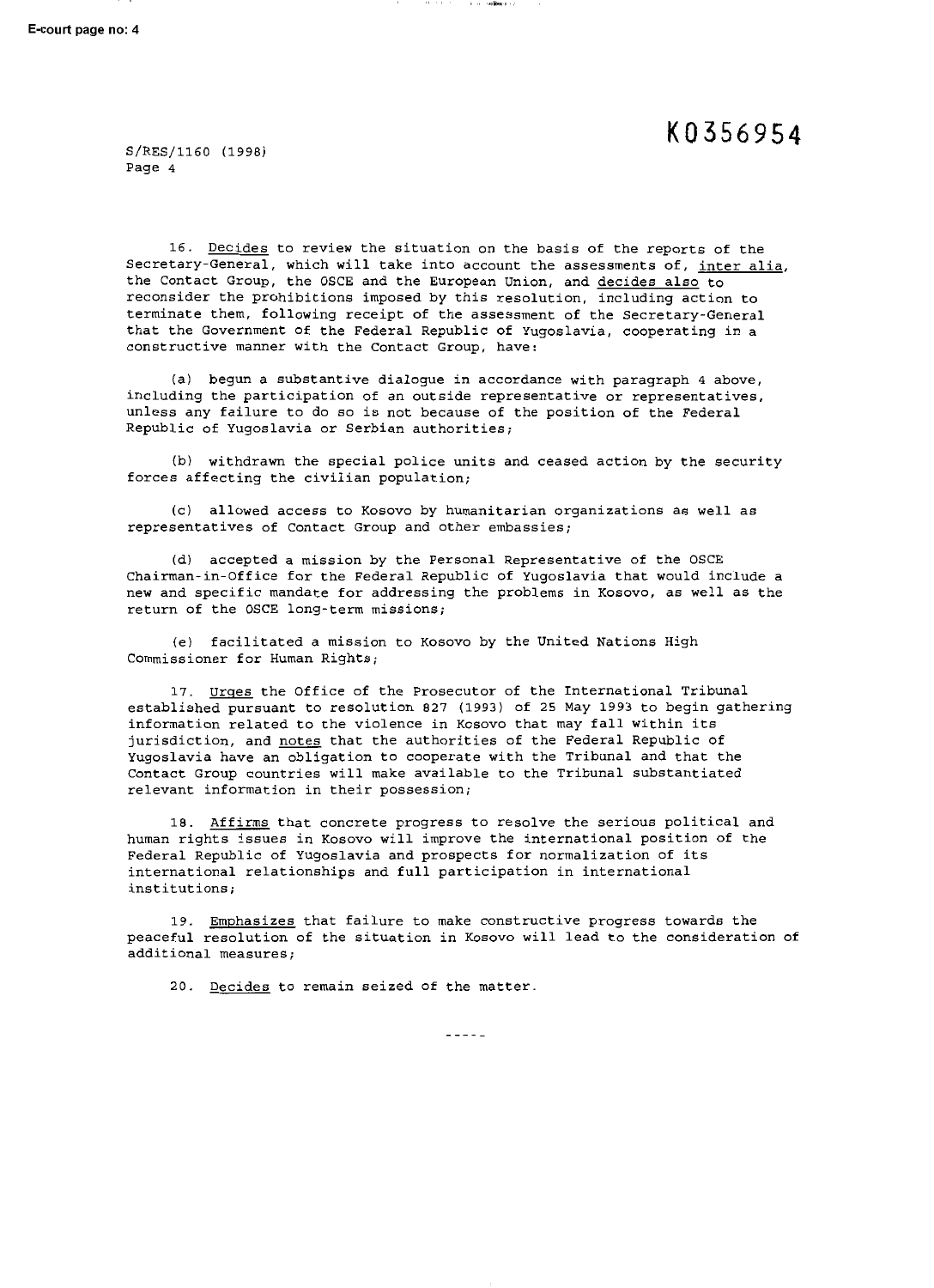#### **UNITED NATIONS**

**s** 



• **Security Council** 

Distr. GENERAL

S/RES/1199 (1998) 23 September 1998

#### RESOLUTION 1199 (1998)

Adopted by the Security Council at its 3930th meeting, on 23 September 1998

The Security Council,

Recalling its resolution 1160 (1998) of 31 March 1998,

Having considered the reports of the Secretary-General pursuant to that resolution, and in particular his report of 4 September 1998 (S/1998/834 and Add.1),

Noting with appreciation the statement of the Foreign Ministers of France, Germany, Italy, the Russian Federation, the United Kingdom of Great Britain and Northern Ireland and the United States of America (the Contact Group) of 12 June 1998 at the conclusion of the Contact Group's meeting with the Foreign Ministers of Canada and Japan (S/1998/567, annex), and the further statement of the Contact Group made in Bonn on 8 July 1998 (S/1998/657),

Noting also with appreciation the joint statement by the Presidents of the Russian Federation and the Federal Republic of Yugoslavia of 16 June 1998 (S/1998/526),

Noting further the communication by the Prosecutor of the International Tribunal for the Former Yugoslavia to the Contact Group on 7 July 1998, expressing the view that the situation in Kosovo represents an armed conflict within the terms of the mandate of the Tribunal,

Gravely concerned at the recent intense fighting in Kosovo and in particular the excessive and indiscriminate use of force by Serbian security forces and the Yugoslav Army which have resulted in numerous civilian casualties and, according to the estimate of the Secretary-General, the displacement of over 230,000 persons from their homes,

Deeply concerned by the flow of refugees into northern Albania, Bosnia and Herzegovina and other European countries as a result of the use of force in Kosovo, as well as by the increasing numbers of displaced persons within Kosovo, and other parts of the Federal Republic of Yugoslavia, up to 50,000 of whom the

98-27996 (E) *I ...*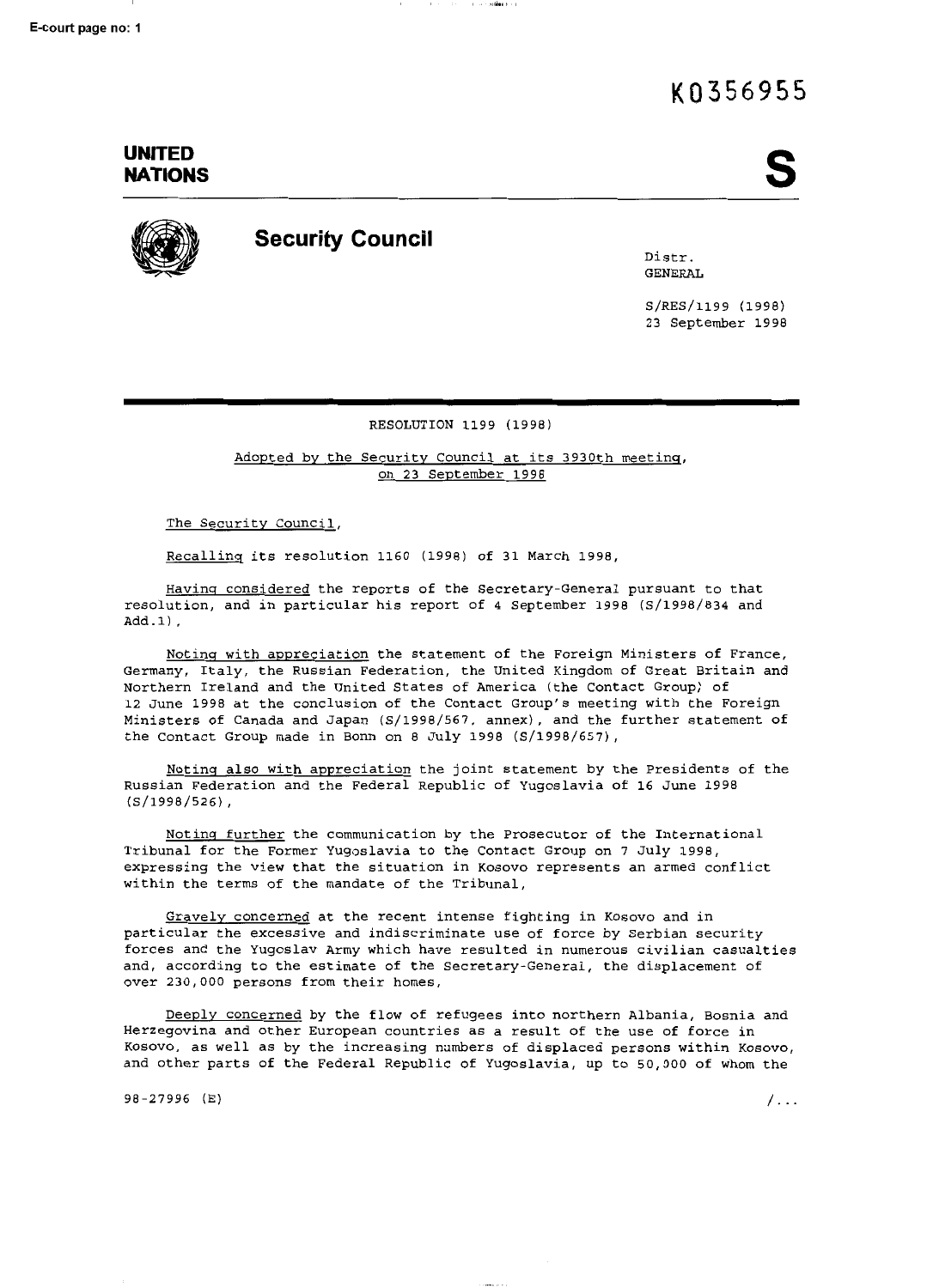S/RES/1199 (1998) Page 2

United Nations High Commissioner for Refugees has estimated are without shelter and other basic necessities,

i e moblema a i

Reaffirming the right of all refugees and displaced persons to return to their homes in safety, and underlining the responsibility of the Federal Republic of Yugoslavia for creating the conditions which allow them to do so,

Condemning all acts of violence by any party, as well as terrorism in pursuit of political goals by any group or individual, and all external support for such activities in Kosovo, including the supply of arms and training for terrorist activities in Kosovo and expressing concern at the reports of continuing violations of the prohibitions imposed by resolution 1160 (1998),

Deeply concerned by the rapid deterioration in the humanitarian situation throughout Kosovo, alarmed at the impending humanitarian catastrophe as described in the report of the Secretary-General, and emphasizing the need to prevent this from happening,

Deeply concerned also by reports of increasing violations of human rights and of international humanitarian law, and emphasizing the need to ensure that the rights of all inhabitants of Kosovo are respected,

Reaffirming the objectives of resolution 1160 (1998), in which the Council expressed support for a peaceful resolution of the Kosovo problem which would include an enhanced status for Kosovo, a substantially greater degree of autonomy, and meaningful self-administration,

Reaffirming also the commitment of all Member States to the sovereignty and territorial integrity of the Federal Republic of Yugoslavia,

Affirming that the deterioration of the situation in Kosovo, Federal Republic of Yugoslavia, constitutes a threat to peace and security in the **region,** 

Acting under Chapter VII of the Charter of the United Nations,

1. Demands that all parties, groups and individuals immediately cease hostilities and maintain a ceasefire in Kosovo,, Federal Republic of Yugoslavia, which would enhance the prospects for a meaningful dialogue between the authorities of the Federal Republic of Yugoslavia and the Kosovo Albanian leadership and reduce the risks of a humanitarian catastrophe;

2. Demands also that the authorities of the Federal Republic of Yugoslavia and the Kosovo Albanian leadership take immediate steps to improve the humanitarian situation and to avert the impending humanitarian catastrophe;

3. Calls upon the authorities in the Federal Republic of Yugoslavia and the Kosovo Albanian leadership to enter immediately into a meaningful dialogue without preconditions and with international involvement, and to a clear timetable, leading to an end of the crisis and to a negotiated political solution to the issue of Kosovo, and welcomes the current efforts aimed at facilitating such a dialogue;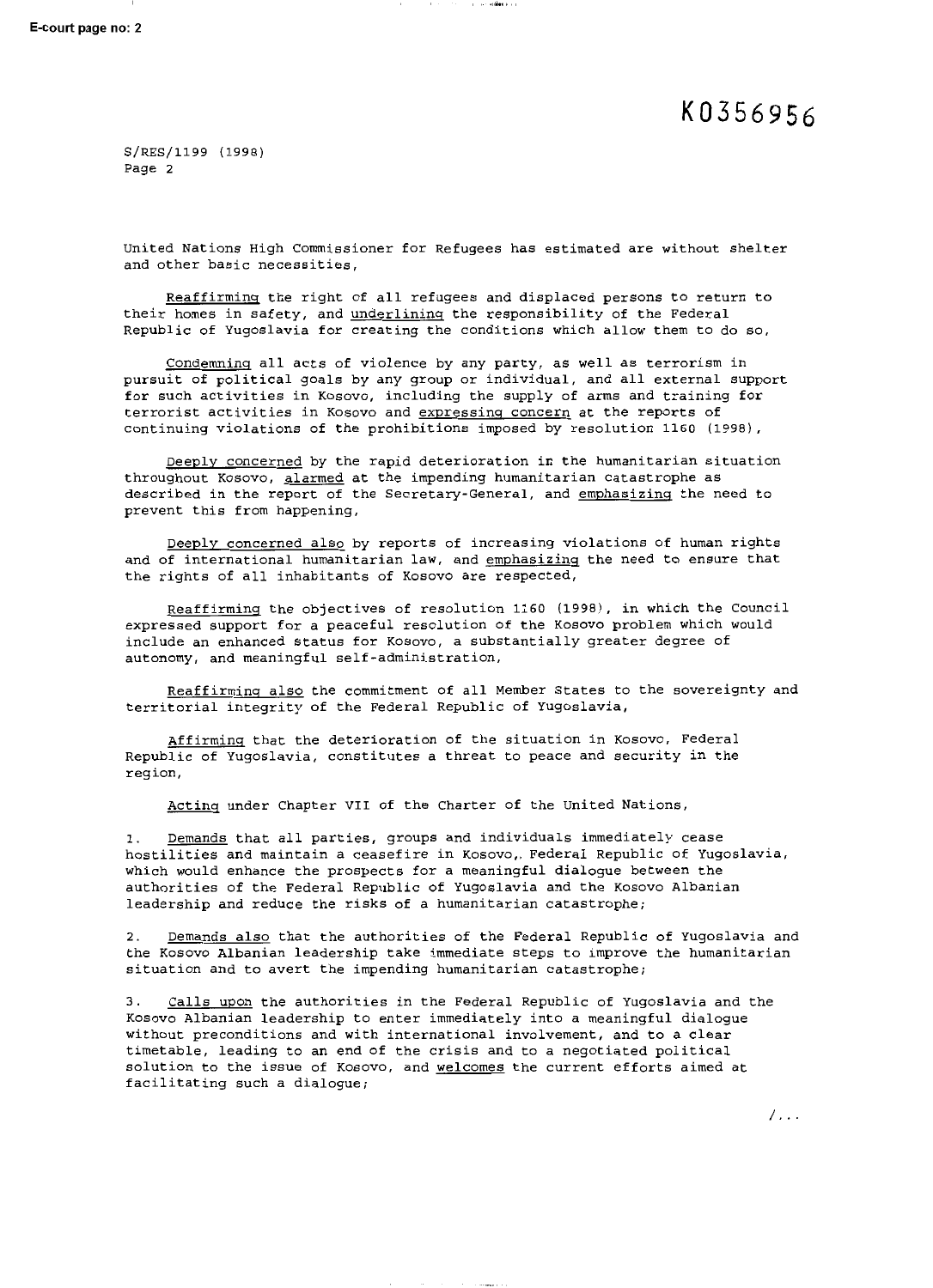S/RES/1199 (1998) Page 3

4. Demands further that the Federal Republic of Yugoslavia, in addition to the measures called for under resolution 1160 (1998), implement immediately the following concrete measures towards achieving a political solution to the situation in Kosovo as contained in the Contact Group statement of 12 June 1998:

(a) cease all action by the security forces affecting the civilian population and order the withdrawal of security units used for civilian **repression;** 

(b) enable effective and continuous international monitoring in Kosovo by the European Community Monitoring Mission and diplomatic missions accredited to the Federal Republic of Yugoslavia, including access and complete freedom of movement of such monitors to, from and within Kosovo unimpeded by government authorities, and expeditious issuance of appropriate travel documents to international personnel contributing to the monitoring;

(c) facilitate, in agreement with the UNHCR and the International Committee of the Red Cross (ICRC), the safe return of refugees and displaced persons to their homes and allow free and unimpeded access for humanitarian organizations and supplies to Kosovo;

(d) make rapid progress to a clear timetable, in the dialogue referred to in paragraph 3 with the Kosovo Albanian community called for in resolution 1160 (1998), with the aim of agreeing confidence-building measures and finding a political solution to the problems of Kosovo;

Notes, in this connection, the commitments of the President of the Federal Republic of Yugoslavia, in his joint statement with the President of the Russian Federation of 16 June 1998:

(a) to resolve existing problems by political means on the basis of equality for all citizens and ethnic communities in Kosovo;

(b) not to carry out any repressive actions against the peaceful population;

(c) to provide full freedom of movement for and ensure that there will be no restrictions on representatives of foreign States and international institutions accredited to the Federal Republic of Yugoslavia monitoring the **situation in Kosovo;** 

(d) to ensure full and unimpeded access for humanitarian organizations, the ICRC and the UNHCR, and delivery of humanitarian supplies;

(e) to facilitate the unimpeded return of refugees and displaced persons under programmes agreed with the UNHCR and the ICRC, providing State aid for the reconstruction of destroyed homes,

and calls for the full implementation of these commitments;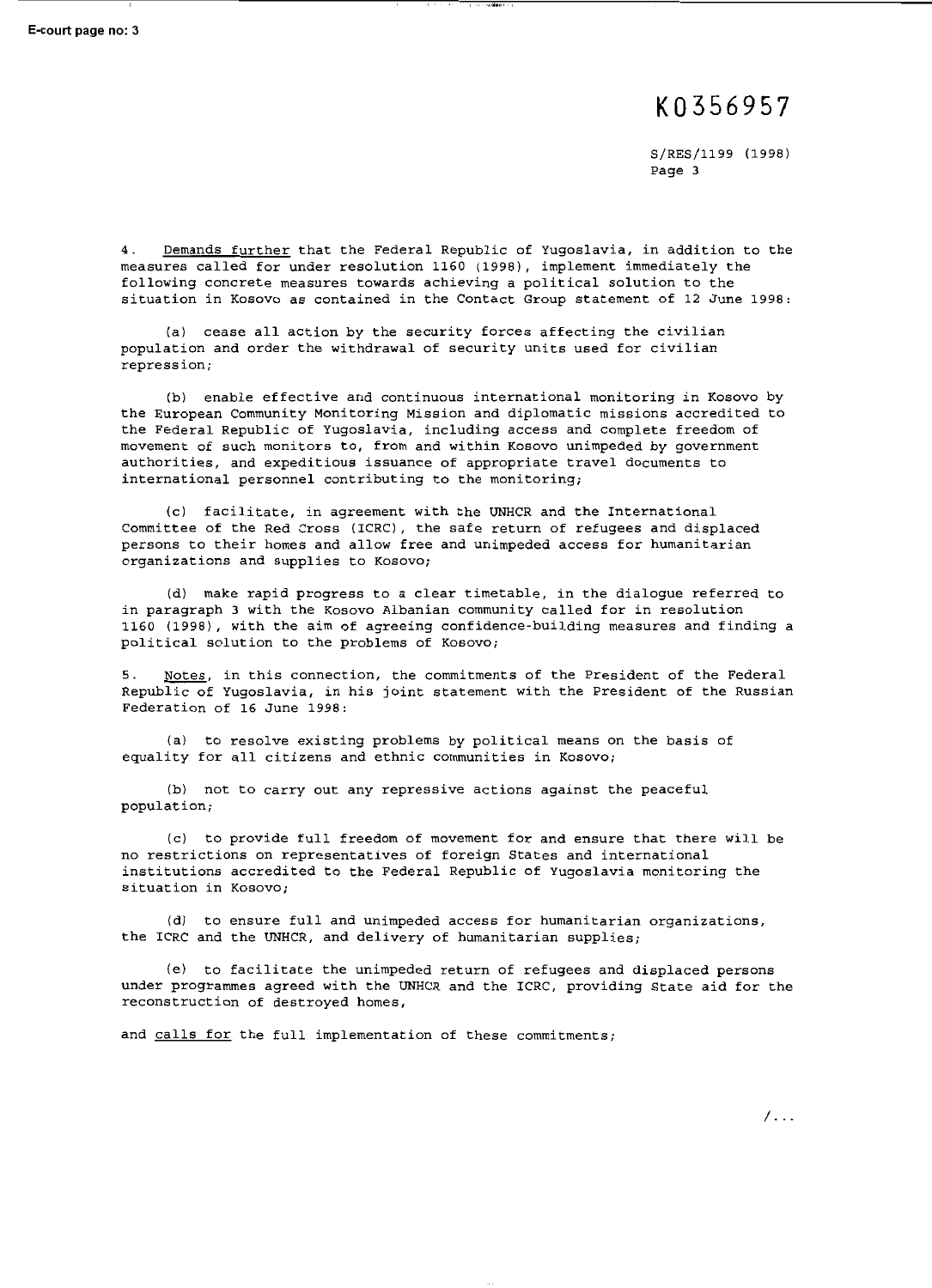S/RES/1199 (1998) Page 4

6. Insists that the Kosovo Albanian leadership condemn all terrorist action, and emphasizes that all elements in the Kosovo Albanian community should pursue their goals by peaceful means only;

the control of the subject of

7. Recalls the obligations of all States to implement fully the prohibitions imposed by resolution 1160 (1998);

8. Endorses the steps taken to establish effective international monitoring of the situation in Kosovo, and in this connection welcomes the establishment of the Kosovo Diplomatic Observer Mission;

9. Urges States and international organizations represented in the Federal Republic of Yugoslavia to make available personnel to fulfil the responsibility of carrying out effective and continuous international monitoring in Kosovo until the objectives of this resolution and those of resolution 1160 (1998) are **achieved;** 

10. Reminds the Federal Republic of Yugoslavia that it has the primary responsibility for the security of all diplomatic personnel accredited to the Federal Republic of Yugoslavia as well as the safety and security of all international and non-governmental humanitarian personnel in the Federal Republic of Yugoslavia and calls upon the authorities of the Federal Republic of Yugoslavia and all others concerned in the Federal Republic of Yugoslavia to take all appropriate steps to ensure that monitoring personnel performing functions under this resolution are not subject to the threat or use of force or interference of any kind;

11. Requests States to pursue all means consistent with their domestic legislation and relevant international law to prevent funds collected on their territory being used to contravene resolution 1160 (1998);

12. Calls upon Member States and others concerned to provide adequate resources for humanitarian assistance in the region and to respond promptly and generously to the United Nations Consolidated Inter-Agency Appeal for Humanitarian Assistance Related to the Kosovo Crisis;

13. Calls upon the authorities of the Federal Republic of Yugoslavia, the leaders of the Kosovo Albanian community and all others concerned to cooperate fully with the Prosecutor of the International Tribunal for the Former Yugoslavia in the investigation of possible violations within the jurisdiction of the Tribunal;

14. Underlines also the need for the authorities of the Federal Republic of Yugoslavia to bring to justice those members of the security forces who have been involved in the mistreatment of civilians and the deliberate destruction of property;

15. Requests the Secretary-General to provide regular reports to the Council as necessary on his assessment of compliance with this resolution by the authorities of the Federal Republic of Yugoslavia and all elements in the Kosovo Albanian community, including through his regular reports on compliance with resolution 1160 (1998);

*I ...*